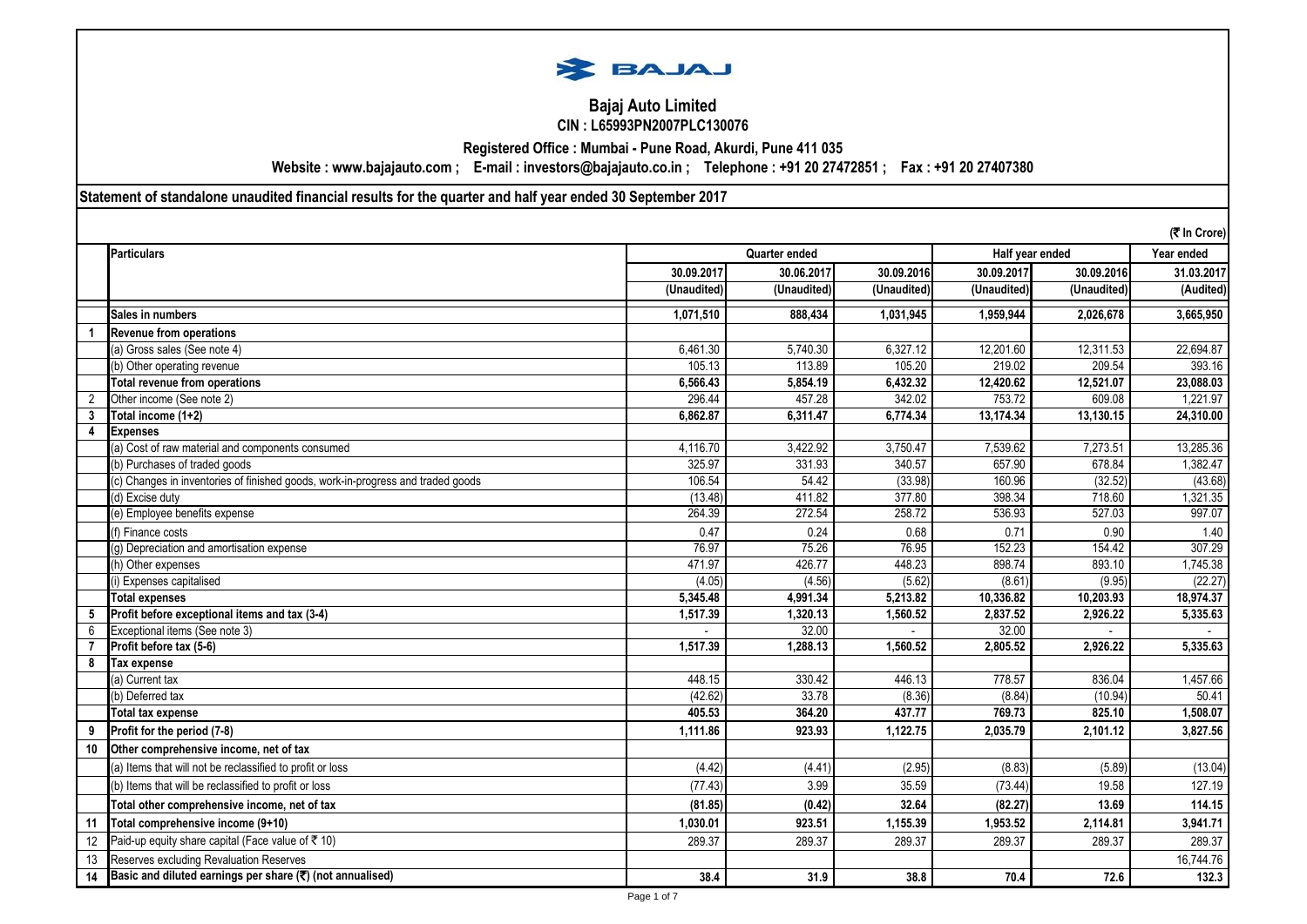|                | ended 30 September 2017 -                               |                  |                  | Disclosure of standalone assets and liabilities as per Regulation 33 of the SEBI (Listing Obligations and Disclosure Requirements) Regulations, 2015 for the half year |
|----------------|---------------------------------------------------------|------------------|------------------|------------------------------------------------------------------------------------------------------------------------------------------------------------------------|
|                |                                                         |                  |                  | (そ In Crore)                                                                                                                                                           |
|                | <b>Particulars</b>                                      | As at            | As at            | As at                                                                                                                                                                  |
|                |                                                         | 30.09.2017       | 30.09.2016       | 31.03.2017                                                                                                                                                             |
|                |                                                         | (Unaudited)      | (Unaudited)      | (Audited)                                                                                                                                                              |
| А              | <b>Assets</b>                                           |                  |                  |                                                                                                                                                                        |
| $\mathbf{1}$   | Non-current assets                                      |                  |                  |                                                                                                                                                                        |
|                | (a) Property, plant and equipment                       | 1,847.13         | 1,924.57         | 1.898.61                                                                                                                                                               |
|                | (b) Capital work-in-progress<br>(c) Investment property | 11.91<br>57.70   | 24.22<br>59.44   | 10.64<br>58.53                                                                                                                                                         |
|                | (d) Intangible assets                                   | 22.33            | 66.97            | 44.65                                                                                                                                                                  |
|                | (e) Intangible assets under development                 | 35.86            | 28.73            | 31.53                                                                                                                                                                  |
|                | (f) Investment in subsidiaries                          | 1,222.72         | 1,222.72         | 1,222.72                                                                                                                                                               |
|                | (g) Financial assets                                    |                  |                  |                                                                                                                                                                        |
|                | Investments                                             | 4,200.43         | 7,429.18         | 7,458.67                                                                                                                                                               |
|                | Loans                                                   | 30.28            | 29.51            | 29.74                                                                                                                                                                  |
|                | Other financial assets                                  | 0.02             | 0.02             | 0.02                                                                                                                                                                   |
|                | (h) Income tax assets (net)                             | 399.94           | 358.86           | 399.94                                                                                                                                                                 |
|                | (i) Other non-current assets                            | 375.87           | 283.68           | 268.47                                                                                                                                                                 |
|                | Sub-total - Non-current assets                          | 8,204.19         | 11,427.90        | 11,423.52                                                                                                                                                              |
| $\overline{2}$ | <b>Current assets</b>                                   |                  |                  |                                                                                                                                                                        |
|                | (a) Inventories                                         | 545.32           | 675.59           | 728.38                                                                                                                                                                 |
|                | (b) Financial assets                                    |                  |                  |                                                                                                                                                                        |
|                | Investments                                             | 9,680.16         | 4,783.44         | 6,050.08                                                                                                                                                               |
|                | Trade receivables                                       | 1,425.46         | 1,182.59         | 953.29                                                                                                                                                                 |
|                | Cash and cash equivalents                               | 331.45           | 336.22           | 279.82                                                                                                                                                                 |
|                | Other bank balances                                     | 17.84            | 15.03            | 13.86                                                                                                                                                                  |
|                | Loans                                                   | 7.48             | 7.90             | 6.47                                                                                                                                                                   |
|                | Other financial assets                                  | 129.34           | 82.70            | 263.18                                                                                                                                                                 |
|                | (c) Other current assets                                | 1,567.47         | 1,057.63         | 1,096.29                                                                                                                                                               |
|                | Sub-total - Current assets                              | 13,704.52        | 8,141.10         | 9,391.37                                                                                                                                                               |
|                | <b>Total - Assets</b>                                   | 21,908.71        | 19,569.00        | 20,814.89                                                                                                                                                              |
| в              | <b>Equity and liabilities</b>                           |                  |                  |                                                                                                                                                                        |
| $\mathbf{1}$   | <b>Equity</b>                                           |                  |                  |                                                                                                                                                                        |
|                | (a) Equity share capital                                | 289.37           | 289.37           | 289.37                                                                                                                                                                 |
|                | (b) Other equity                                        | 16,810.24        | 14,917.84        | 16,744.76                                                                                                                                                              |
|                | Sub-total - Equity                                      | 17,099.61        | 15,207.21        | 17,034.13                                                                                                                                                              |
| $\overline{2}$ | <b>Non-current liabilities</b>                          |                  |                  |                                                                                                                                                                        |
|                | (a) Financial liabilities                               |                  |                  |                                                                                                                                                                        |
|                | Sales tax deferral                                      | 120.33           | 119.51           | 119.90                                                                                                                                                                 |
|                | (b) Provisions                                          | 102.63           | 76.57            | 78.13                                                                                                                                                                  |
|                | (c) Deferred tax liabilities (net)                      | 261.24           | 199.11           | 313.62                                                                                                                                                                 |
|                | (d) Government grant                                    | 47.93            | 50.59            | 49.26                                                                                                                                                                  |
|                | (e) Other non-current liabilities                       | 1.48             | 17.18            | 7.27                                                                                                                                                                   |
|                | Sub-total - Non-current liabilities                     | 533.61           | 462.96           | 568.18                                                                                                                                                                 |
| 3              | <b>Current liabilities</b>                              |                  |                  |                                                                                                                                                                        |
|                | (a) Financial liabilities                               |                  |                  |                                                                                                                                                                        |
|                | Short-term borrowings                                   |                  | 3.33             |                                                                                                                                                                        |
|                | Trade payables<br>Other financial liabilities           | 3,225.74         | 2,673.61         | 2,235.73                                                                                                                                                               |
|                | (b) Other current liabilities                           | 298.25<br>395.01 | 361.85<br>501.20 | 279.92<br>557.61                                                                                                                                                       |
|                | (c) Provisions                                          | 135.22           | 124.52           | 120.93                                                                                                                                                                 |
|                | (d) Government grant                                    | 2.65             | 2.65             | 2.65                                                                                                                                                                   |
|                | (e) Current tax liabilities (net)                       | 218.62           | 231.67           | 15.74                                                                                                                                                                  |
|                | Sub-total - Current liabilities                         | 4,275.49         | 3,898.83         | 3,212.58                                                                                                                                                               |
|                |                                                         |                  |                  |                                                                                                                                                                        |

 $\mathbf{I}$ 

**Notes:**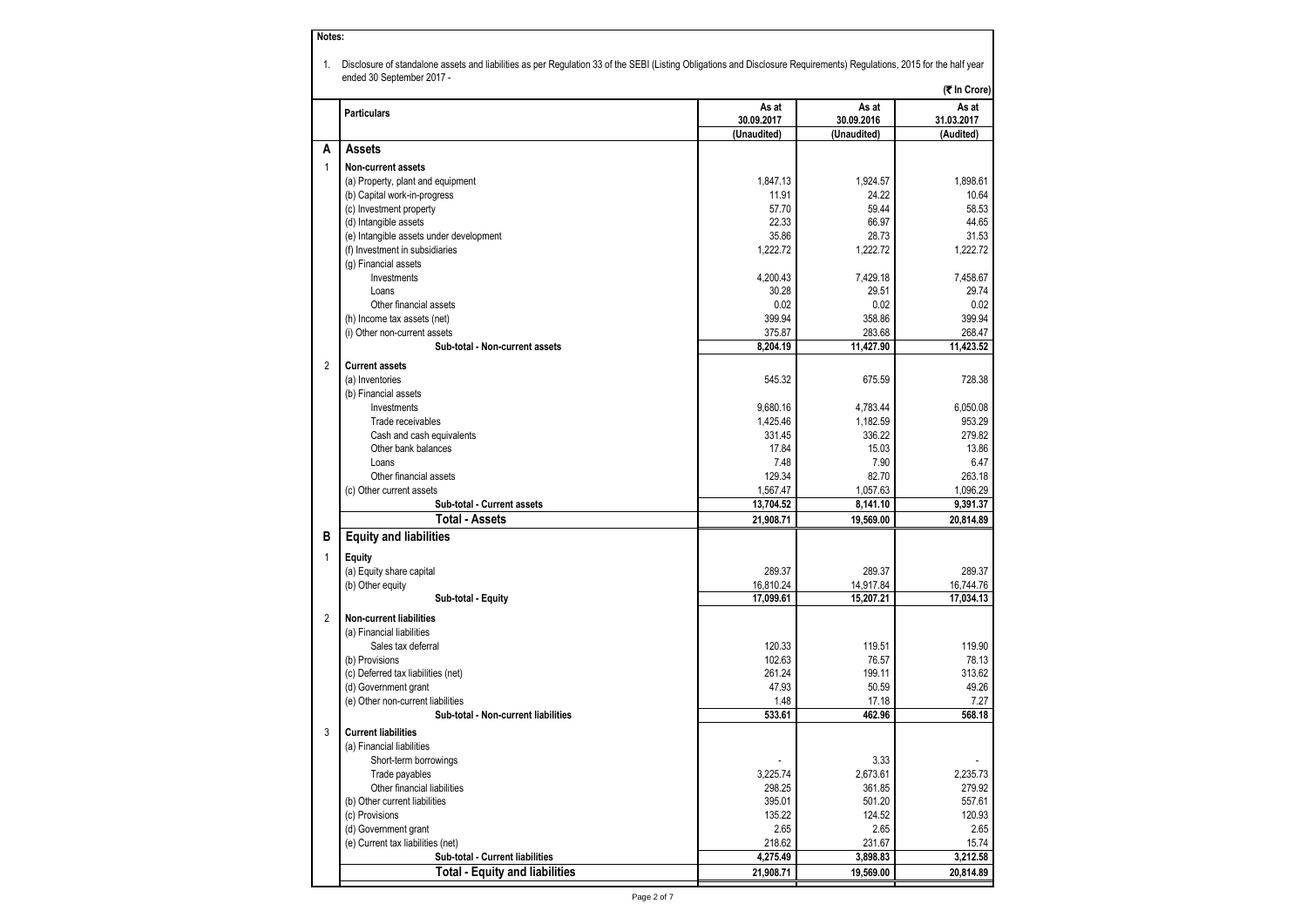# **Notes (contd.) :**

# 2 Other income includes following -

|                    |               |             |             |                 |             | (₹ In Crore) |
|--------------------|---------------|-------------|-------------|-----------------|-------------|--------------|
| <b>Particulars</b> | Quarter ended |             |             | Half vear ended | Year ended  |              |
|                    | 30.09.2017    | 30.06.2017  | 30.09.2016  | 30.09.2017      | 30.09.2016  | 31.03.2017   |
|                    | (Unaudited)   | (Unaudited) | (Unaudited) | (Unaudited)     | (Unaudited) | (Audited)    |
| Investment income  | 241.53        | 394.01      | 283.72      | 635.54          | 503.90      | 963.19       |
| <b>Others</b>      | 54.91         | 63.27       | 58.30       | 118.18          | 105.18      | 258.78       |

3 Exceptional items represent a one time payment to dealers to compensate them for any losses incurred on introduction of GST as a result of pre-GST inventory held on 30 June 2017.

4 Post the applicability of GST with effect from 1 July 2017, Sales are required to be disclosed net of GST. Accordingly, the Gross sales figures for the quarter and half year ended 30 September 2017 are not comparable with the previous periods presented in the results.

5 The Company has opted to publish Extracts of the Unaudited/Audited Consolidated Financial Results, pursuant to option made available as per Regulation 33 of the SEBI (Listing Obligations and Disclosure Requirements) Requiations, 2015. These standalone financial results are available on the Company's website viz. www.bajajauto.com and on the websites of BSE (www.bseindia.com) and NSE (www.nseindia.com).

# 6 ₹ 1 crore is equal to ₹ 10 million.

7 The above results have been reviewed by the Audit Committee, approved by the Board of Directors in the meeting held on 17 October 2017 and subjected to a limited review by the statutory auditors.

> **By order of the Board of Directors For Bajaj Auto Limited**

Pune **Rahul Bajaj** Date: 17 October 2017 **Chairman**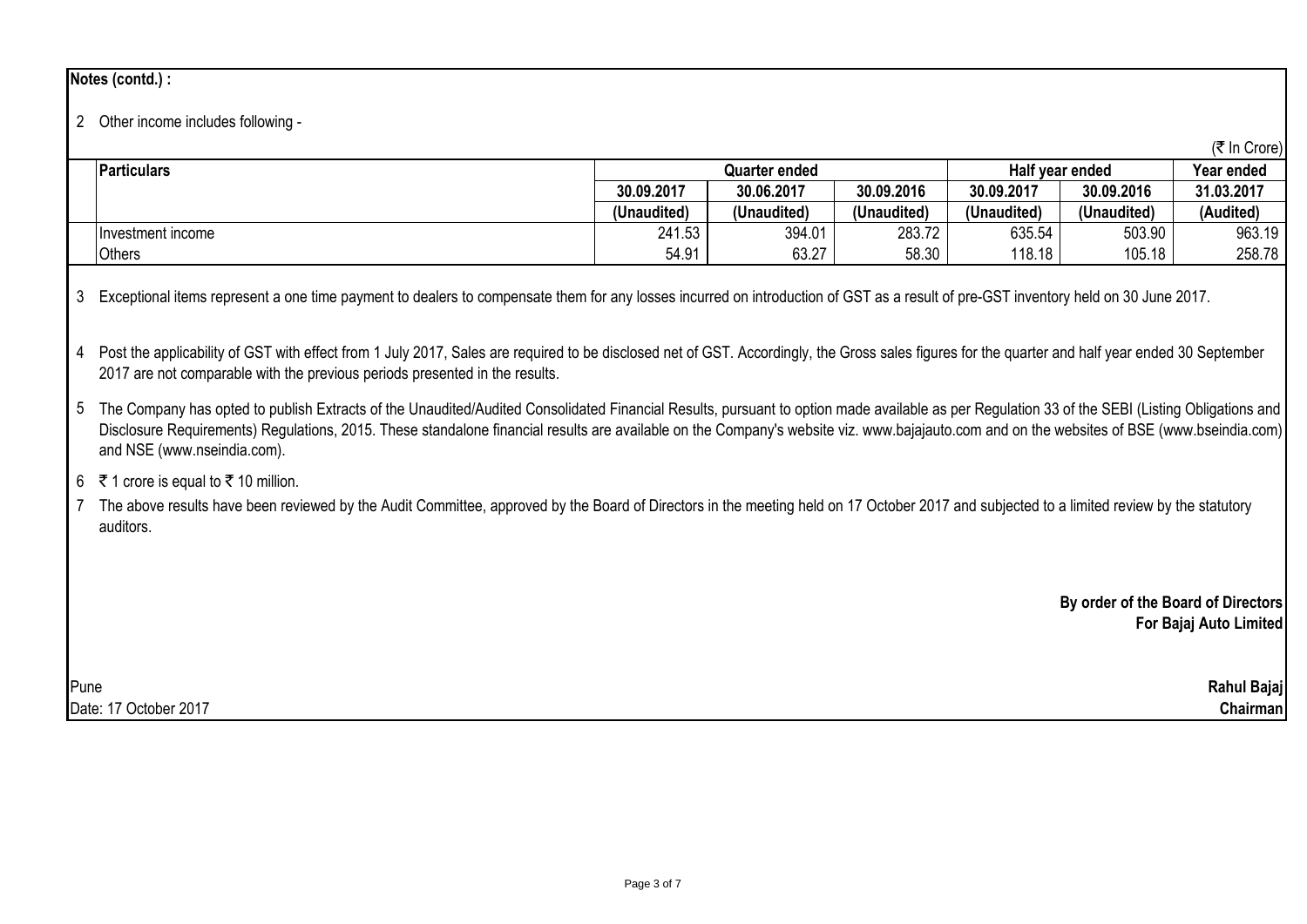

#### **Bajaj Auto Limited CIN : L65993PN2007PLC130076**

**Registered Office : Mumbai - Pune Road, Akurdi, Pune 411 035**

**Website : www.bajajauto.com ; E-mail : investors@bajajauto.co.in ; Telephone : +91 20 27472851 ; Fax : +91 20 27407380**

#### **Statement of consolidated unaudited financial results for the quarter and half year ended 30 September 2017**

|                |                                                                                |             |               |             |             | (そ In Crore)    |            |
|----------------|--------------------------------------------------------------------------------|-------------|---------------|-------------|-------------|-----------------|------------|
|                | <b>Particulars</b>                                                             |             | Quarter ended |             |             | Half year ended | Year ended |
|                |                                                                                | 30.09.2017  | 30.06.2017    | 30.09.2016  | 30.09.201   | 30.09.2016      | 31.03.2017 |
|                |                                                                                | (Unaudited) | (Unaudited)   | (Unaudited) | (Unaudited) | (Unaudited)     | (Audited)  |
| $\mathbf{1}$   | <b>Revenue from operations</b>                                                 |             |               |             |             |                 |            |
|                | (a) Gross sales (See note 5)                                                   | 6,461.30    | 5,740.30      | 6,327.12    | 12,201.60   | 12,311.53       | 22,694.87  |
|                | (b) Other operating revenue                                                    | 105.13      | 113.89        | 105.20      | 219.02      | 209.54          | 393.16     |
|                | <b>Total revenue from operations</b>                                           | 6.566.43    | 5.854.19      | 6.432.32    | 12.420.62   | 12.521.07       | 23.088.03  |
| $\overline{2}$ | Other income (See note 3)                                                      | 297.18      | 323.47        | 342.71      | 620.65      | 609.80          | 1,222.23   |
| 3              | Total income (1+2)                                                             | 6,863.61    | 6,177.66      | 6,775.03    | 13,041.27   | 13,130.87       | 24,310.26  |
| 4              | <b>Expenses</b>                                                                |             |               |             |             |                 |            |
|                | (a) Cost of raw material and components consumed                               | 4,116.70    | 3,422.92      | 3,750.47    | 7,539.62    | 7,273.51        | 13,285.36  |
|                | b) Purchases of traded goods                                                   | 325.97      | 331.93        | 340.57      | 657.90      | 678.84          | 1,382.47   |
|                | c) Changes in inventories of finished goods, work-in-progress and traded goods | 106.54      | 54.42         | (33.98)     | 160.96      | (32.52)         | (43.68)    |
|                | (d) Excise duty                                                                | (13.48)     | 411.82        | 377.80      | 398.34      | 718.60          | 1,321.35   |
|                | e) Employee benefits expense                                                   | 264.95      | 272.70        | 259.32      | 537.65      | 527.63          | 997.39     |
|                | f) Finance costs                                                               | 0.47        | 0.24          | 0.68        | 0.71        | 0.90            | 1.40       |
|                | g) Depreciation and amortisation expense                                       | 76.97       | 75.26         | 76.95       | 152.23      | 154.42          | 307.29     |
|                | (h) Other expenses                                                             | 472.33      | 427.03        | 449.30      | 899.36      | 894.52          | 1,748.02   |
|                | i) Expenses capitalised                                                        | (4.05)      | (4.56)        | (5.62)      | (8.61)      | (9.95)          | (22.27)    |
|                | <b>Total expenses</b>                                                          | 5,346.40    | 4,991.76      | 5,215.49    | 10,338.16   | 10,205.95       | 18,977.33  |
| 5              | Share of profits of associate (after tax)                                      | 81.90       | 47.05         | 78.95       | 128.95      | 140.60          | 254.62     |
| 6              | Profit before exceptional items and tax (3-4+5)                                | 1,599.11    | 1,232.95      | 1,638.49    | 2,832.06    | 3,065.52        | 5,587.55   |
| $\overline{7}$ | Exceptional items (See note 4)                                                 |             | 32.00         | $\sim$      | 32.00       |                 |            |
| 8              | Profit before tax (6-7)                                                        | 1,599.11    | 1,200.95      | 1,638.49    | 2,800.06    | 3,065.52        | 5,587.55   |
| 9              | Tax expense                                                                    |             |               |             |             |                 |            |
|                | a) Current tax                                                                 | 448.15      | 330.42        | 446.13      | 778.57      | 836.04          | 1,457.66   |
|                | (b) Deferred tax                                                               | (42.62)     | 33.78         | (8.36)      | (8.84)      | (10.94)         | 50.41      |
|                | <b>Total tax expense</b>                                                       | 405.53      | 364.20        | 437.77      | 769.73      | 825.10          | 1,508.07   |
| 10             | Profit after tax (8-9)                                                         | 1,193.58    | 836.75        | 1.200.72    | 2,030.33    | 2,240.42        | 4,079.48   |
| 11             | Profit attributable to non-controlling interest                                |             | 0.01          | $\sim$      | 0.01        |                 | (0.01)     |
| 12             | Profit for the period (10-11)                                                  | 1,193.58    | 836.74        | 1.200.72    | 2.030.32    | 2.240.42        | 4,079.49   |
| 13             | Other comprehensive income, net of tax                                         |             |               |             |             |                 |            |
|                | (a) Items that will not be reclassified to profit or loss                      | (4.42)      | (4.41)        | (2.95)      | (8.83)      | (5.89)          | (14.93)    |
|                | b) Items that will be reclassified to profit or loss                           | 49.95       | 129.24        | 11.19       | 179.19      | (0.98)          | (54.17)    |
|                | Total other comprehensive income, net of tax                                   | 45.53       | 124.83        | 8.24        | 170.36      | (6.87)          | (69.10)    |
| 14             | Total comprehensive income (12+13)                                             | 1,239.11    | 961.57        | 1,208.96    | 2,200.68    | 2,233.55        | 4,010.39   |
|                |                                                                                |             |               |             |             |                 |            |
|                |                                                                                |             |               |             |             |                 |            |
| 15             | Profit attributable to:                                                        |             |               |             |             |                 |            |
|                | Owners of the company                                                          | 1,193.58    | 836.74        | 1,200.72    | 2,030.32    | 2,240.42        | 4,079.49   |
|                | Non-controlling interests                                                      |             | 0.01          |             | 0.01        |                 | (0.01)     |
| 16             | Total comprehensive income attributable to:                                    |             |               |             |             |                 |            |
|                | Owners of the company                                                          | 1,239.11    | 961.57        | 1,208.96    | 2,200.68    | 2,233.55        | 4,010.39   |
|                | Non-controlling interests                                                      |             | 0.01          |             | 0.01        |                 | (0.01)     |
|                |                                                                                |             |               |             |             |                 |            |
| 17             | Paid-up equity share capital (Face value of ₹10)                               | 289.37      | 289.37        | 289.37      | 289.37      | 289.37          | 289.37     |
| 18             | Reserves excluding Revaluation Reserves                                        |             |               |             |             |                 | 17,567.20  |
| 19             | Basic and diluted earnings per share (₹) (not annualised)                      | 41.2        | 28.9          | 41.5        | 70.2        | 77.4            | 141.0      |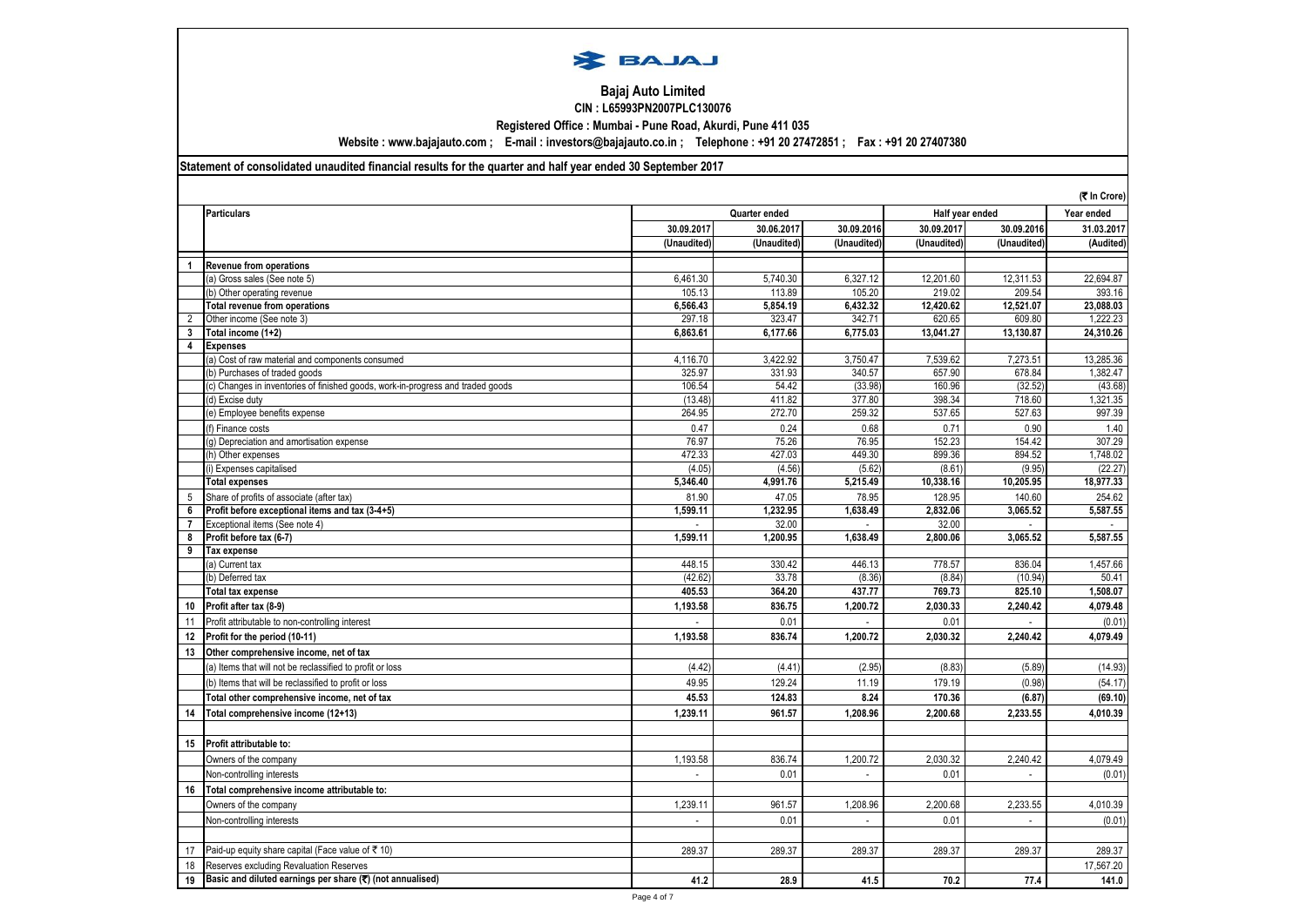|                | Segment-wise revenue, results and capital employed (consolidated) |             |               |             |                 |             | (そ In Crore) |
|----------------|-------------------------------------------------------------------|-------------|---------------|-------------|-----------------|-------------|--------------|
|                | <b>Particulars</b>                                                |             | Quarter ended |             | Half year ended |             | Year ended   |
|                |                                                                   | 30.09.2017  | 30.06.2017    | 30.09.2016  | 30.09.2017      | 30.09.2016  | 31.03.2017   |
|                |                                                                   | (Unaudited) | (Unaudited)   | (Unaudited) | (Unaudited)     | (Unaudited) | (Audited)    |
|                | <b>Segment revenue</b>                                            |             |               |             |                 |             |              |
|                | Automotive                                                        | 6,622.08    | 5,918.72      | 6,491.31    | 12,540.80       | 12,626.97   | 23,347.07    |
|                | Investments                                                       | 241.53      | 258.94        | 283.72      | 500.47          | 503.90      | 963.19       |
|                | <b>Total</b>                                                      | 6,863.61    | 6,177.66      | 6,775.03    | 13,041.27       | 13,130.87   | 24,310.26    |
| $\overline{2}$ | Segment profit before tax and finance costs                       |             |               |             |                 |             |              |
|                | Automotive                                                        | 1,358.58    | 942.79        | .355.87     | 2,301.37        | 2,563.36    | 4,627.42     |
|                | Investments                                                       | 241.00      | 258.40        | 283.30      | 499.40          | 503.06      | 961.53       |
|                | Total                                                             | 1,599.58    | 1,201.19      | 1,639.17    | 2,800.77        | 3,066.42    | 5,588.95     |
|                | Less: Finance costs                                               | 0.47        | 0.24          | 0.68        | 0.71            | 0.90        | 1.40         |
|                | Total profit before tax                                           | 1,599.11    | 1,200.95      | 1,638.49    | 2,800.06        | 3,065.52    | 5,587.55     |
| 3              | <b>Capital employed</b>                                           |             |               |             |                 |             |              |
|                | <b>Segment assets</b>                                             |             |               |             |                 |             |              |
|                | Automotive                                                        | 8,622.28    | 7,864.89      | 7,774.22    | 8,622.28        | 7,774.22    | 7,631.99     |
|                | Investments                                                       | 13,956.16   | 14,481.08     | 12,302.70   | 13,956.16       | 12,302.70   | 13,605.69    |
|                | Unallocable                                                       | 399.94      | 340.95        | 358.86      | 399.94          | 358.86      | 399.94       |
|                | Sub-total                                                         | 22,978.38   | 22,686.92     | 20,435.78   | 22,978.38       | 20,435.78   | 21,637.62    |
|                | <b>Segment liabilities</b>                                        |             |               |             |                 |             |              |
|                | Automotive                                                        | 4,158.39    | 3,293.66      | 3,758.90    | 4,158.39        | 3,758.90    | 3,279.85     |
|                | Investments                                                       |             |               |             |                 |             |              |
|                | Unallocable                                                       | 218.62      | 15.74         | 231.67      | 218.62          | 231.67      | 15.74        |
|                | Sub-total                                                         | 4,377.01    | 3,309.40      | 3,990.57    | 4,377.01        | 3,990.57    | 3,295.59     |
|                | <b>Capital employed</b>                                           |             |               |             |                 |             |              |
|                | Automotive                                                        | 4,463.89    | 4,571.23      | 4,015.32    | 4,463.89        | 4,015.32    | 4,352.14     |
|                | Investments                                                       | 13,956.16   | 14,481.08     | 12,302.70   | 13,956.16       | 12,302.70   | 13,605.69    |
|                | Unallocable                                                       | 181.32      | 325.21        | 127.19      | 181.32          | 127.19      | 384.20       |
|                | Total                                                             | 18,601.37   | 19,377.52     | 16,445.21   | 18,601.37       | 16,445.21   | 18,342.03    |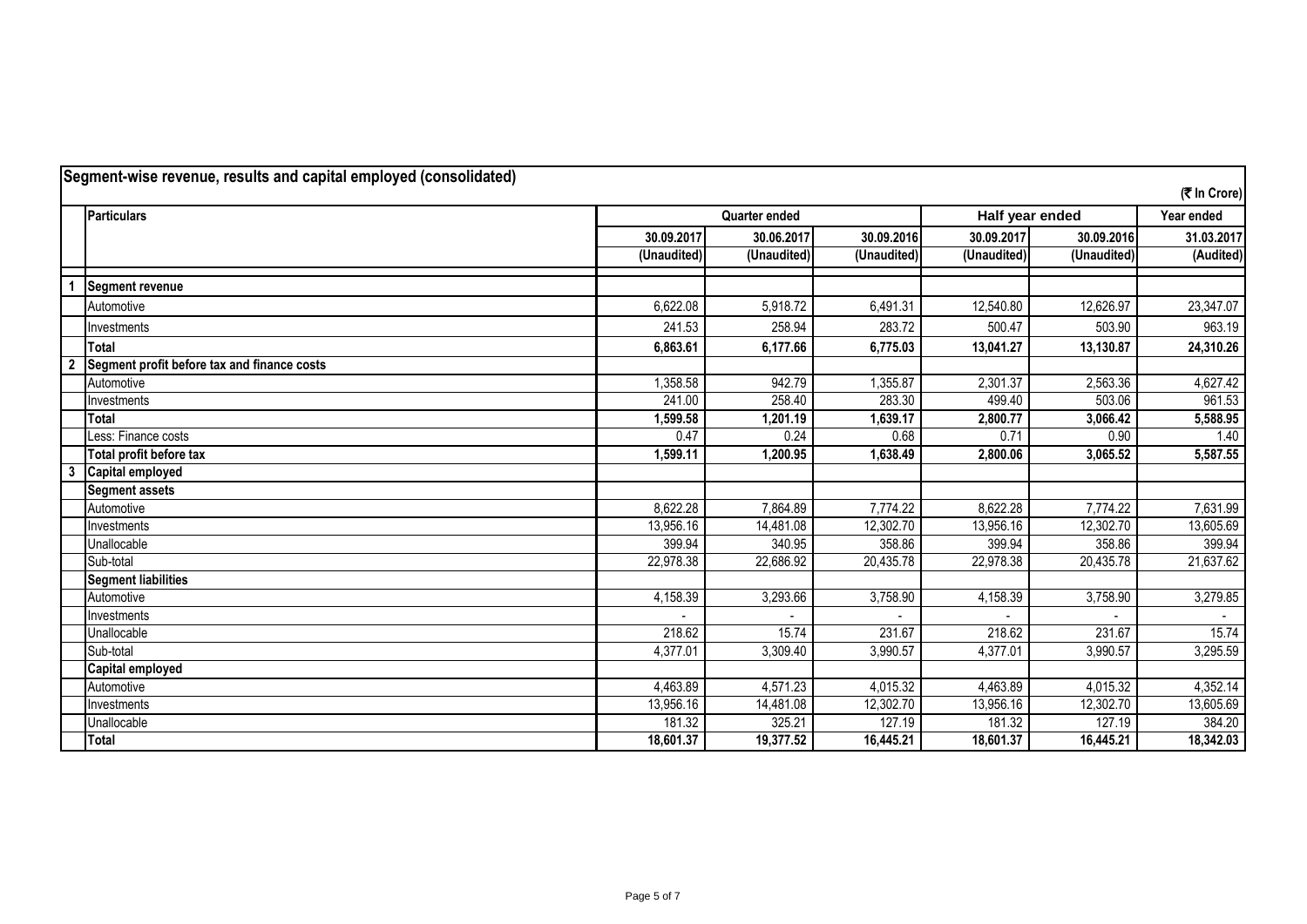| Notes: |                                                                                |                                                             |            |                 |  |  |  |  |  |
|--------|--------------------------------------------------------------------------------|-------------------------------------------------------------|------------|-----------------|--|--|--|--|--|
|        | The consolidated financial results include results of the following companies: |                                                             |            |                 |  |  |  |  |  |
|        | Name of the company                                                            | % shareholding and<br>voting power of Bajaj<br>Auto Limited | Segment    | Consolidated as |  |  |  |  |  |
|        | a. PT. Bajaj Auto Indonesia                                                    | 99.25%                                                      | Automotive | Subsidiarv      |  |  |  |  |  |

b. Bajaj Auto International Holdings BV \* 100% Automotive Nubsidiary \* The consolidated financial results of Bajaj Auto International Holdings BV include 47.99% interest in KTM AG as an associate.

2. Disclosure of consolidated assets and liabilities as per Regulation 33 of the SEBI (Listing Obligations and Disclosure Requirements) Regulations, 2015 for the half year ended 30 September 2017 -

|                | $\alpha$ and $\beta$ , $\alpha$ is in the fight year ended so september zo in        |                |                | (₹ In Crore)   |
|----------------|--------------------------------------------------------------------------------------|----------------|----------------|----------------|
|                | <b>Particulars</b>                                                                   | As at          | As at          | As at          |
|                |                                                                                      | 30.09.2017     | 30.09.2016     | 31.03.2017     |
|                |                                                                                      | (Unaudited)    | (Unaudited)    | (Audited)      |
| Α              | <b>Assets</b>                                                                        |                |                |                |
| 1              | Non-current assets                                                                   |                |                |                |
|                | (a) Property, plant and equipment                                                    | 1.847.13       | 1.924.57       | 1,898.61       |
|                | (b) Capital work-in-progress                                                         | 11.91          | 24.22          | 10.64          |
|                | (c) Investment property                                                              | 57.70          | 59.44          | 58.53          |
|                | (d) Intangible assets                                                                | 22.33<br>35.86 | 66.97<br>28.73 | 44.65<br>31.53 |
|                | (e) Intangible assets under development<br>(f) Investment in associate of subsidiary | 2,275.26       | 2,004.95       | 1,968.29       |
|                | (g) Financial assets                                                                 |                |                |                |
|                | Investments                                                                          | 4.200.43       | 7,429.18       | 7,458.67       |
|                | Loans                                                                                | 30.28          | 29.51          | 29.74          |
|                | Other financial assets                                                               | 0.02           | 0.02           | 0.02           |
|                | (h) Income tax assets (net)                                                          | 399.94         | 358.86         | 399.94         |
|                | (i) Other non-current assets                                                         | 375.87         | 283.68         | 268.47         |
|                | Sub-total - Non-current assets                                                       | 9,256.73       | 12,210.13      | 12.169.09      |
| $\overline{2}$ | <b>Current assets</b>                                                                |                |                |                |
|                | (a) Inventories                                                                      | 545.32         | 675.59         | 728.38         |
|                | (b) Financial assets                                                                 |                |                |                |
|                | Investments                                                                          | 9.680.16       | 4.783.44       | 6.050.08       |
|                | Trade receivables                                                                    | 1,425.46       | 1,182.59       | 953.29         |
|                | Cash and cash equivalents                                                            | 347.37         | 419.67         | 287.50         |
|                | Other bank balances                                                                  | 17.84          | 15.03          | 13.86          |
|                | Loans                                                                                | 7.48           | 7.90           | 75.76          |
|                | Other financial assets                                                               | 129.34         | 82.70          | 263.30         |
|                | (c) Other current assets                                                             | 1,568.68       | 1,058.73       | 1,096.36       |
|                | Sub-total - Current assets                                                           | 13,721.65      | 8,225.65       | 9,468.53       |
|                | <b>Total - Assets</b>                                                                | 22,978.38      | 20,435.78      | 21,637.62      |
| B              | <b>Equity and liabilities</b>                                                        |                |                |                |
| 1              | Equity                                                                               |                |                |                |
|                | (a) Equity share capital                                                             | 289.37         | 289.37         | 289.37         |
|                | (b) Other equity                                                                     | 17,879.81      | 15,783.94      | 17,567.20      |
|                | Equity attributable to owners of the Company                                         | 18,169.18      | 16.073.31      | 17,856.57      |
|                | (c) Non-controlling interest                                                         | 0.04           | 0.04           | 0.03           |
|                | Subtotal - Total equity                                                              | 18.169.22      | 16.073.35      | 17.856.60      |
| $\overline{2}$ | <b>Non-current liabilities</b>                                                       |                |                |                |
|                | (a) Financial liabilities                                                            |                |                |                |
|                | Sales tax deferral                                                                   | 120.33         | 119.51         | 119.90         |
|                | (b) Provisions                                                                       | 102.63         | 76.57          | 78.13          |
|                | (c) Deferred tax liabilities (net)                                                   | 261.24         | 199.11         | 313.62         |
|                | (d) Government grant                                                                 | 47.93          | 50.59          | 49.26          |
|                | (e) Other non-current liabilities                                                    | 1.48           | 17.18          | 7.27           |
|                | Sub-total - Non-current liabilities                                                  | 533.61         | 462.96         | 568.18         |
| 3              | <b>Current liabilities</b>                                                           |                |                |                |
|                | (a) Financial liabilities                                                            |                |                |                |
|                | Short-term borrowings                                                                |                | 3.33           |                |
|                | Trade payables                                                                       | 3,225.80       | 2,674.25       | 2,235.98       |
|                | Other financial liabilities                                                          | 298.25         | 361.85         | 279.92         |
|                | (b) Other current liabilities                                                        | 395.01         | 501.20         | 557.62         |
|                | (c) Provisions                                                                       | 135.22         | 124.52         | 120.93         |
|                | (d) Government grant                                                                 | 2.65           | 2.65           | 2.65           |
|                | (e) Current tax liabilities (net)                                                    | 218.62         | 231.67         | 15.74          |
|                | Sub-total - Current liabilities                                                      | 4,275.55       | 3,899.47       | 3,212.84       |
|                | <b>Total - Equity and liabilities</b>                                                | 22,978.38      | 20,435.78      | 21,637.62      |